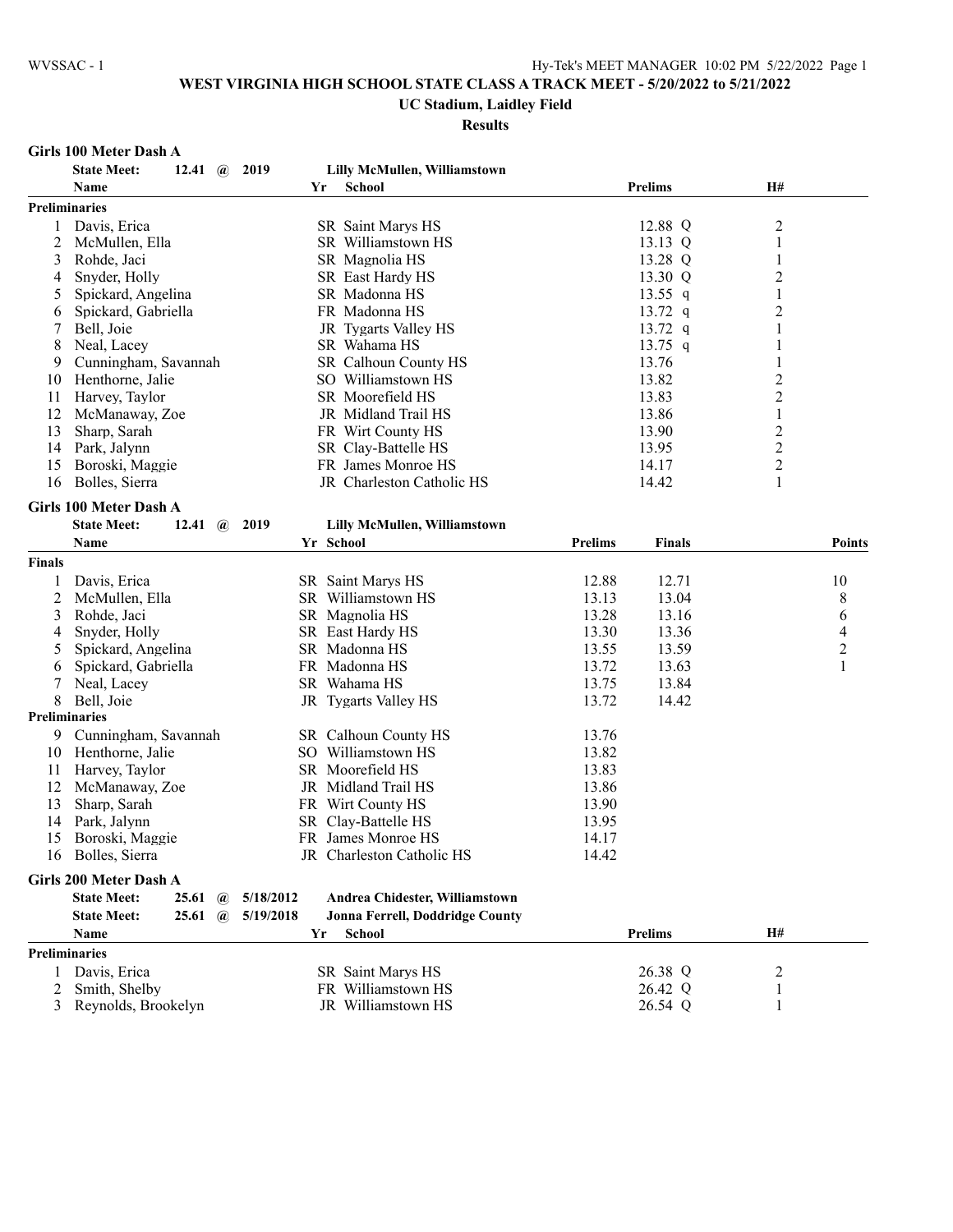#### **UC Stadium, Laidley Field**

#### **Results**

## **Preliminaries ... (Girls 200 Meter Dash A)**

|    | Name                 | Yr | School                      | <b>Prelims</b> | <b>H#</b> |  |
|----|----------------------|----|-----------------------------|----------------|-----------|--|
|    | 4 Blain, Jenna       |    | SO Magnolia HS              | 26.75 Q        | ∍         |  |
|    | 5 Pancoast, Sofia    |    | JR Trinity Christian HS     | $27.45$ q      |           |  |
| 6  | Cunningham, Savannah |    | <b>SR</b> Calhoun County HS | $28.05$ q      |           |  |
|    | Spickard, Angelina   |    | SR Madonna HS               | $28.17$ q      |           |  |
| 8  | Harvey, Taylor       |    | SR Moorefield HS            | $28.31$ q      |           |  |
| 9  | Spickard, Gabriella  |    | FR Madonna HS               | 28.38          |           |  |
| 10 | Currey, Payton       |    | FR Doddridge County HS      | 28.64          |           |  |
| 11 | Roberto, Amani       |    | JR Moorefield HS            | 29.04          |           |  |
| 12 | Davis, Kelsev        |    | SO Richwood HS              | 29.18          |           |  |
| 13 | Yoder, Sarah         |    | JR Gilmer County HS         | 29.41          | ↑         |  |
| 14 | Boroski, Maggie      |    | FR James Monroe HS          | 29.73          |           |  |
| 15 | Mullins, Quincey     |    | FR Saint Joseph Central     | 30.39          |           |  |
| 16 | Bolles, Sierra       |    | JR Charleston Catholic HS   | 30.54          |           |  |

#### **Girls 200 Meter Dash A**

| <b>State Meet:</b> |  | $25.61 \quad \textcircled{a} \quad 5/18/2012$ | Andrea Chidester, Williamstown  |
|--------------------|--|-----------------------------------------------|---------------------------------|
| <b>State Meet:</b> |  | $25.61 \quad \textcircled{a} \quad 5/19/2018$ | Jonna Ferrell, Doddridge County |
|                    |  |                                               |                                 |

|               | Name                 |     | Yr School               | <b>Prelims</b> | <b>Finals</b> | <b>Points</b> |
|---------------|----------------------|-----|-------------------------|----------------|---------------|---------------|
| <b>Finals</b> |                      |     |                         |                |               |               |
|               | Davis, Erica         |     | SR Saint Marys HS       | 26.38          | 25.79         | 10            |
|               | Smith, Shelby        | FR. | Williamstown HS         | 26.42          | 26.49         | 8             |
| 3.            | Reynolds, Brookelyn  | JR  | Williamstown HS         | 26.54          | 26.76         | 6             |
| 4             | Blain, Jenna         |     | SO Magnolia HS          | 26.75          | 27.35         | 4             |
| $\mathcal{D}$ | Harvey, Taylor       |     | SR Moorefield HS        | 28.31          | 28.37         | 2             |
| 6             | Pancoast, Sofia      |     | JR Trinity Christian HS | 27.45          | 28.44         |               |
|               | Spickard, Angelina   |     | SR Madonna HS           | 28.17          | 28.87         |               |
| 8.            | Cunningham, Savannah |     | SR Calhoun County HS    | 28.05          | 28.93         |               |
|               | <b>Preliminaries</b> |     |                         |                |               |               |
| 9             | Spickard, Gabriella  |     | FR Madonna HS           | 28.38          |               |               |
| 10            | Currey, Payton       |     | FR Doddridge County HS  | 28.64          |               |               |
| 11            | Roberto, Amani       |     | JR Moorefield HS        | 29.04          |               |               |
| 12            | Davis, Kelsey        | SO. | Richwood HS             | 29.18          |               |               |
| 13            | Yoder, Sarah         |     | JR Gilmer County HS     | 29.41          |               |               |
| 14            | Boroski, Maggie      |     | FR James Monroe HS      | 29.73          |               |               |
| 15            | Mullins, Quincey     |     | FR Saint Joseph Central | 30.39          |               |               |
| 16            | Bolles, Sierra       | JR  | Charleston Catholic HS  | 30.54          |               |               |

#### **Girls 400 Meter Dash A**

#### **State Meet: 56.55 @ 5/19/2018 Jonna Ferrell, Doddridge Co.**

|               | <b>Name</b>             | Yr | School                      | Finals  | H# | <b>Points</b> |
|---------------|-------------------------|----|-----------------------------|---------|----|---------------|
| <b>Finals</b> |                         |    |                             |         |    |               |
|               | Smith, Shelby           |    | FR Williamstown HS          | 57.10   |    | 10            |
|               | 2 Davis, Erica          |    | SR Saint Marys HS           | 57.59   |    | 8             |
|               | 3 Reynolds, Brookelyn   |    | JR Williamstown HS          | 1:00.25 | ∍  | 6             |
|               | 4 Pancoast, Sofia       |    | JR Trinity Christian HS     | 1:01.35 |    | 4             |
|               | 5 Dimit, Lacev          |    | JR Wood County Christian HS | 1:02.41 |    |               |
|               | 6 Cunningham, Savannah  |    | SR Calhoun County HS        | 1:02.61 |    |               |
|               | 7 Hieronymus, Michaela  |    | SR Wahama HS                | 1:03.10 | ↑  |               |
|               | 8 DiBacco, Sofia-Teresa |    | SR Madonna HS               | 1:05.10 |    |               |
| 9             | Tinnell, Brooklyn       |    | FR East Hardy HS            | 1:06.97 |    |               |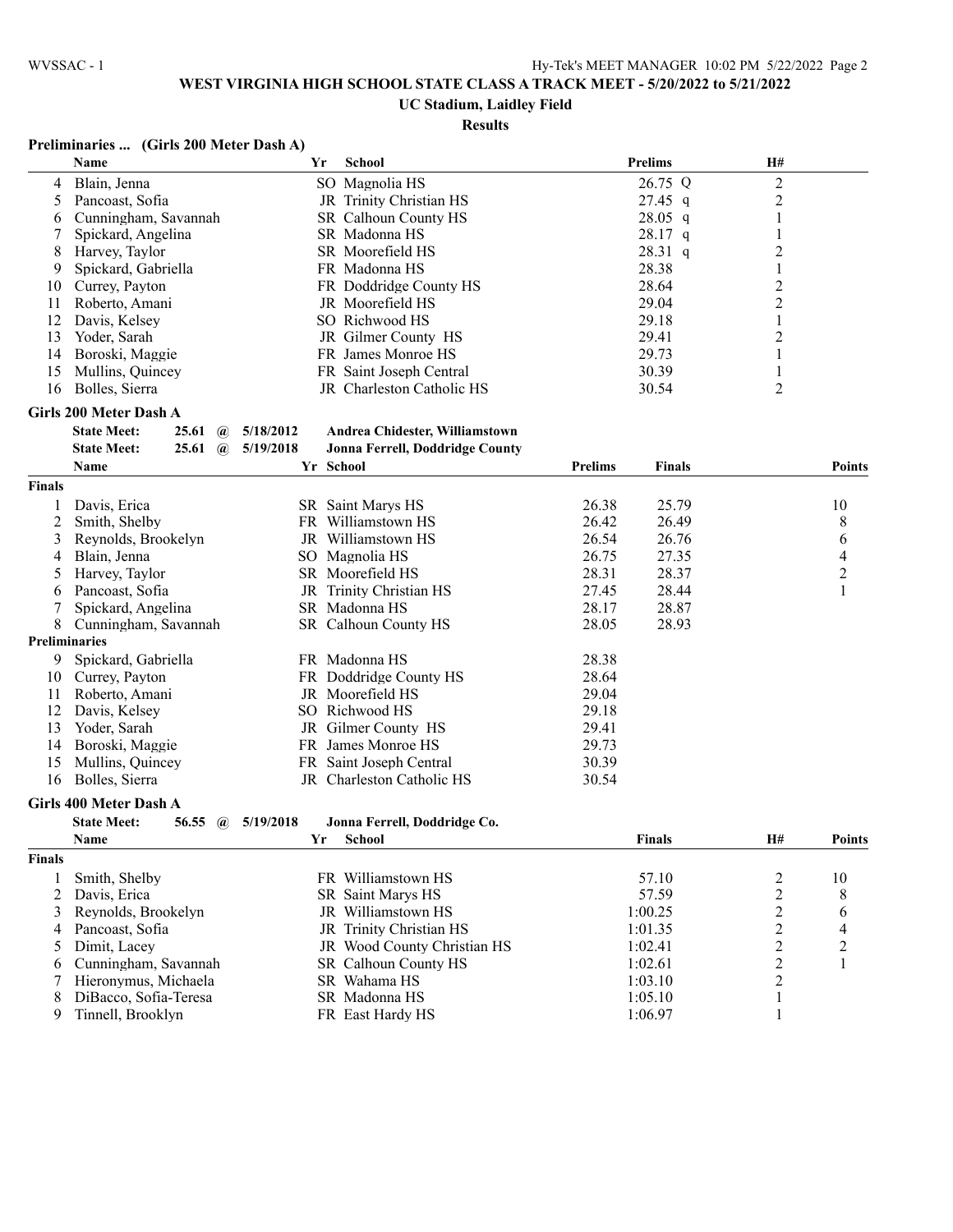# **UC Stadium, Laidley Field**

# **Results**

| Finals  (Girls 400 Meter Dash A) |  |  |  |  |  |
|----------------------------------|--|--|--|--|--|
|----------------------------------|--|--|--|--|--|

|               | Name                                                      | Yr | <b>School</b>                     | Finals        | H#             | <b>Points</b>  |
|---------------|-----------------------------------------------------------|----|-----------------------------------|---------------|----------------|----------------|
| 10            | Martin, Ashley                                            |    | SO South Harrison HS              | 1:07.16       | 1              |                |
| 11            | Sharp, Sarah                                              |    | FR Wirt County HS                 | 1:07.27       | $\overline{c}$ |                |
| 12            | Simmons, Shy                                              |    | SO Magnolia HS                    | 1:07.56       | 1              |                |
| 13            | Dunlap, Ava                                               |    | FR James Monroe HS                | 1:08.16       | 1              |                |
| $\sim$ $\sim$ | Fisher, Hannah                                            |    | FR Charleston Catholic HS         | <b>SCR</b>    |                |                |
| $---$         | Sias, Nora                                                |    | JR Doddridge County HS            | <b>SCR</b>    |                |                |
|               | Brown, Palmer                                             |    | JR Charleston Catholic HS         | <b>SCR</b>    |                |                |
|               | Girls 800 Meter Run A                                     |    |                                   |               |                |                |
|               | <b>State Meet:</b><br>$2:17.42 \quad \omega$<br>5/21/2022 |    | Alyssa Sauro, Williamstown        |               |                |                |
|               | Name                                                      | Yr | School                            | <b>Finals</b> |                | <b>Points</b>  |
| Finals        |                                                           |    |                                   |               |                |                |
| 1             | Sauro, Alyssa                                             |    | FR Williamstown HS                | $2:17.42 \ @$ |                | 10             |
| 2             | Lamb, Lexie                                               |    | JR Doddridge County HS            | 2:21.05       |                | 8              |
| 3             | Dimit, Lacey                                              |    | JR Wood County Christian HS       | 2:29.46       |                | 6              |
| 4             | Cunningham, Savannah                                      |    | SR Calhoun County HS              | 2:30.25       |                | 4              |
| 5             | Lesho, Kristina                                           |    | SR Madonna HS                     | 2:33.30       |                | $\overline{2}$ |
| 6             | Barnett, Jenna                                            |    | SO Trinity Christian HS           | 2:33.49       |                | $\mathbf{1}$   |
| 7             | Hieronymus, Michaela                                      |    | SR Wahama HS                      | 2:34.04       |                |                |
| 8             | Stonestreet, Madison                                      |    | SR South Harrison HS              | 2:34.07       |                |                |
|               |                                                           |    |                                   |               |                |                |
| 9             | Headley, Reyna                                            |    | SO South Harrison HS              | 2:34.46       |                |                |
| 10            | Hicks, Katie                                              |    | SO Tucker County HS               | 2:36.80       |                |                |
| 11            | Dillard, Carlee                                           |    | SO Richwood HS                    | 2:39.70       |                |                |
| 12            | Vandevender, Olivia                                       |    | SO Pocahontas County HS           | 2:43.87       |                |                |
| 13            | Moran, Riley                                              |    | FR Saint Joseph Central           | 2:45.90       |                |                |
| $---$         | Ortiz, Reagan                                             |    | SO Williamstown HS                | DQ            |                |                |
| $\sim$ $\sim$ | Winsett, Brianna                                          |    | JR Williamstown HS                | DQ            |                |                |
|               | Girls 1600 Meter Run A                                    |    |                                   |               |                |                |
|               | <b>State Meet:</b><br>4:56.23 $\omega$<br>5/19/2012       |    | <b>Maggie Drazba, Saint Marys</b> |               |                |                |
|               | Name                                                      | Yr | <b>School</b>                     | <b>Finals</b> |                | <b>Points</b>  |
| Finals        |                                                           |    |                                   |               |                |                |
| 1             | Sauro, Alyssa                                             |    | FR Williamstown HS                | 4:58.26       |                | 10             |
| 2             | Lamb, Lexie                                               |    | JR Doddridge County HS            | 5:04.04       |                | 8              |
| 3             | Lightfritz, Ava                                           |    | FR Williamstown HS                | 5:25.36       |                | 6              |
| 4             | Winsett, Brianna                                          |    | JR Williamstown HS                | 5:26.42       |                | 4              |
| 5             | Haddox, Virginia                                          |    | SO Saint Marys HS                 | 5:28.50       |                | $\overline{c}$ |
| 6             | Kirby, Aurelia                                            |    | FR Charleston Catholic HS         | 5:31.16       |                | $\mathbf{1}$   |
| 7             | Lesho, Kristina                                           |    | SR Madonna HS                     | 5:33.15       |                |                |
| 8             | Cottrill, Catherine                                       |    | FR Doddridge County HS            | 5:41.98       |                |                |
| 9             | Stonestreet, Madison                                      |    | SR South Harrison HS              | 5:48.51       |                |                |
| 10            | Barnett, Jenna                                            |    | SO Trinity Christian HS           | 5:54.20       |                |                |
| 11            | White, Alexis                                             |    | SO Webster County HS              | 5:57.30       |                |                |
| 12            | Jarrett, Baylee                                           |    | SO Richwood HS                    | 6:04.95       |                |                |
| 13            | Davis, Andrea                                             |    | SO Ritchie County HS              | 6:09.66       |                |                |
| 14            | Moran, Riley                                              |    | FR Saint Joseph Central           | 6:11.53       |                |                |
| 15            | Okuno, Lucia                                              |    | FR Saint Joseph Central           | 6:30.30       |                |                |
| 16            | Price, Kadence                                            |    | FR Ravenswood HS                  | 7:06.51       |                |                |
|               |                                                           |    |                                   |               |                |                |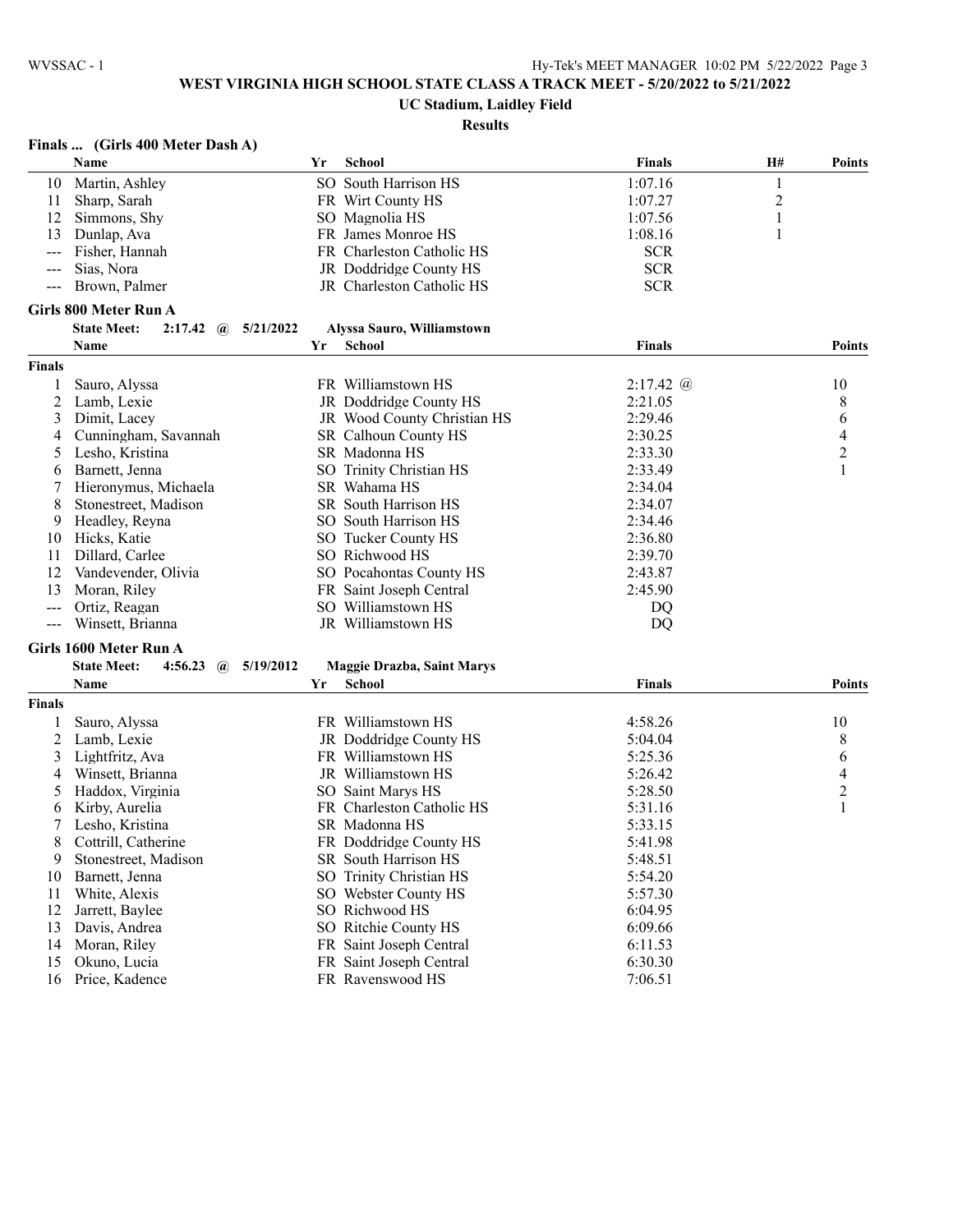# **UC Stadium, Laidley Field**

# **Results**

#### **Girls 3200 Meter Run A**

|                | 10:31.83 $\omega$ 5/17/2013<br><b>State Meet:</b> |           | <b>Maggie Drazba, Saint Marys</b>                 |                                 |                                           |
|----------------|---------------------------------------------------|-----------|---------------------------------------------------|---------------------------------|-------------------------------------------|
|                | Name                                              | Yr        | <b>School</b>                                     | <b>Finals</b>                   | <b>Points</b>                             |
| <b>Finals</b>  |                                                   |           |                                                   |                                 |                                           |
| 1              | Sauro, Alyssa                                     |           | FR Williamstown HS                                | 10:40.47                        | 10                                        |
| $\overline{c}$ | Lamb, Lexie                                       |           | JR Doddridge County HS                            | 11:05.73                        | 8                                         |
| 3              | Winsett, Brianna                                  |           | JR Williamstown HS                                | 12:17.23                        | 6                                         |
| 4              | Stonestreet, Madison                              |           | SR South Harrison HS                              | 12:18.80                        | $\overline{4}$                            |
| 5              | Haddox, Virginia                                  |           | SO Saint Marys HS                                 | 12:25.17                        | $\overline{c}$                            |
| 6              | Cottrill, Catherine                               |           | FR Doddridge County HS                            | 12:34.34                        | $\mathbf{1}$                              |
| 7              | White, Alexis                                     |           | SO Webster County HS                              | 12:35.36                        |                                           |
| 8              | Wynn, Alexis                                      |           | FR Williamstown HS                                | 12:59.69                        |                                           |
| 9              | Barnett, Jenna                                    |           | SO Trinity Christian HS                           | 13:11.96                        |                                           |
| 10             | Snedden, Rachel                                   |           | SR Hundred HS                                     | 13:15.24                        |                                           |
| 11             | Mathis, Lexi                                      |           | FR Paden City HS                                  | 13:19.64                        |                                           |
| 12             | Moran, Riley                                      |           | FR Saint Joseph Central                           | 13:53.59                        |                                           |
| 13             | Turner, Sarah                                     |           | JR Summers County HS                              | 13:54.27                        |                                           |
| 14             | Okuno, Lucia                                      |           | FR Saint Joseph Central                           | 14:40.12                        |                                           |
| 15             | Cutlip, Megan                                     |           | FR Wirt County HS                                 | 15:03.38                        |                                           |
| $\overline{a}$ | Kirby, Aurelia                                    |           | FR Charleston Catholic HS                         | <b>SCR</b>                      |                                           |
|                | Girls 100 Meter Hurdles 33" A                     |           |                                                   |                                 |                                           |
|                | <b>State Meet:</b><br>14.76 $\omega$              | 5/21/2016 | Hannah Carreon, Clay-Battelle                     |                                 |                                           |
|                | Name                                              | Yr        | <b>School</b>                                     | <b>Prelims</b>                  | H#                                        |
|                | <b>Preliminaries</b>                              |           |                                                   |                                 |                                           |
|                | Cress, Olivia                                     |           | SR Ritchie County HS                              | 15.55 Q                         | $\overline{2}$                            |
| 1<br>2         | Scott, Marissa                                    |           | JR Ritchie County HS                              | 16.81 Q                         | $\mathbf{1}$                              |
| 3              | Fleming, Tara                                     |           | SR Williamstown HS                                | 16.98 Q                         | 1                                         |
| 4              | McDonough, Abby                                   |           | JR Doddridge County HS                            | 17.10 Q                         | $\overline{c}$                            |
| 5              | McDonald, Hallie                                  |           | SR Paden City HS                                  | $17.22$ q                       | 1                                         |
| 6              | Hardy, Sophia                                     |           | SO Petersburg HS                                  | 17.33 q                         |                                           |
| 7              | Lanham, Landrie                                   |           |                                                   | $17.43$ q                       | $\overline{\mathbf{c}}$<br>$\overline{c}$ |
|                | Sullivan, Hannah                                  |           | SR Tygarts Valley HS<br>SO Charleston Catholic HS | $17.58$ q                       | $\overline{c}$                            |
| 8<br>9         | Shumate, Rommie                                   |           | SO Tygarts Valley HS                              | 17.75                           | $\mathbf{1}$                              |
| 10             |                                                   |           |                                                   | 17.75                           |                                           |
| 11             | Hall, Ava                                         |           | SO Clay-Battelle HS<br>SO Pocahontas County HS    | 18.01                           | 1                                         |
| 12             | Armstrong, Jessica                                |           |                                                   | 18.73                           | $\overline{c}$                            |
| 13             | Mullins, Quincey                                  |           | FR Saint Joseph Central                           | 19.15                           | $\mathbf{1}$                              |
| 14             | Raynes, Lauren<br>Burgess, Courtney               |           | SO Ravenswood HS<br>JR Buffalo HS                 | 19.25                           | $\overline{c}$                            |
|                |                                                   |           | JR Greenbrier West HS                             | 19.52                           | $\overline{c}$                            |
| 15             | Palmer, Raelyn                                    |           |                                                   |                                 | $\mathbf{1}$                              |
| 16             | Still, Mady                                       |           | SO Paden City HS                                  | 19.69                           | 1                                         |
|                | Girls 100 Meter Hurdles 33" A                     |           |                                                   |                                 |                                           |
|                | <b>State Meet:</b><br>14.76 $\omega$              | 5/21/2016 | Hannah Carreon, Clay-Battelle                     |                                 |                                           |
|                | <b>Name</b>                                       | Yr School |                                                   | <b>Prelims</b><br><b>Finals</b> | <b>Points</b>                             |

# **Finals**

| ıals |                    |                           |       |       |    |
|------|--------------------|---------------------------|-------|-------|----|
|      | Cress, Olivia      | SR Ritchie County HS      | 15.55 | 15.87 | 10 |
|      | 2 Scott, Marissa   | JR Ritchie County HS      | 16.81 | 16.98 |    |
|      | 3 Lanham, Landrie  | SR Tygarts Valley HS      | 17.43 | 17.34 |    |
|      | 4 McDonough, Abby  | JR Doddridge County HS    | 17.10 | 17.43 |    |
|      | 5 Sullivan, Hannah | SO Charleston Catholic HS | 17.58 | 17.68 |    |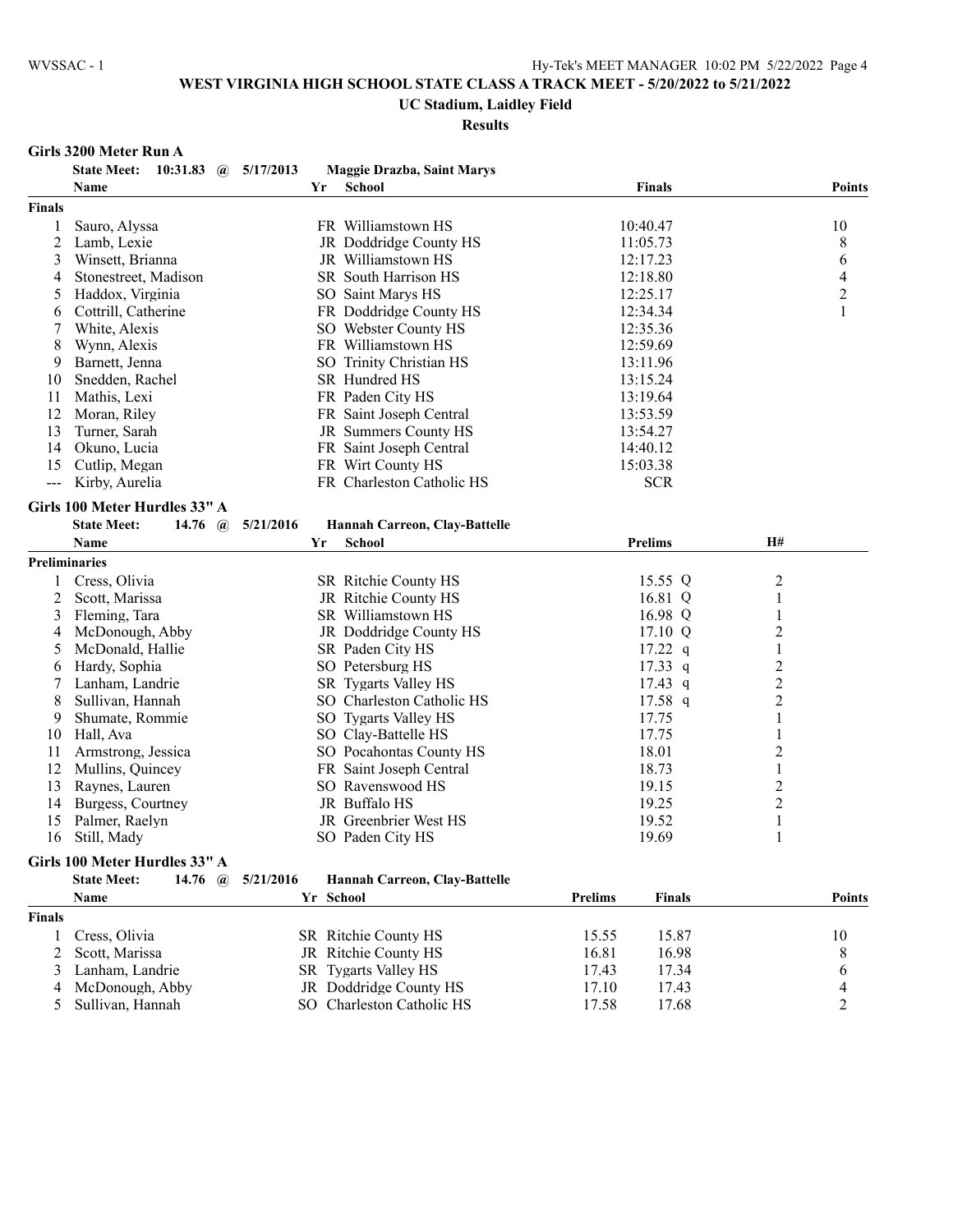## **UC Stadium, Laidley Field**

### **Results**

|                      | Finals  (Girls 100 Meter Hurdles 33" A)     |           |                                     |                                                       |               |                             |                |
|----------------------|---------------------------------------------|-----------|-------------------------------------|-------------------------------------------------------|---------------|-----------------------------|----------------|
|                      | Name                                        |           | Yr School                           | <b>Prelims</b>                                        | <b>Finals</b> |                             | <b>Points</b>  |
| 6                    | Hardy, Sophia                               |           | SO Petersburg HS                    | 17.33                                                 | 17.87         |                             | 1              |
| 7                    | McDonald, Hallie                            |           | SR Paden City HS                    | 17.22                                                 | 17.88         |                             |                |
|                      | Fleming, Tara                               |           | SR Williamstown HS                  | 16.98                                                 | DQ            |                             |                |
| <b>Preliminaries</b> |                                             |           |                                     |                                                       |               |                             |                |
| 9                    | Shumate, Rommie                             |           | SO Tygarts Valley HS                | 17.75                                                 |               |                             |                |
| 10                   | Hall, Ava                                   |           | SO Clay-Battelle HS                 | 17.75                                                 |               |                             |                |
| 11                   | Armstrong, Jessica                          |           | SO Pocahontas County HS             | 18.01                                                 |               |                             |                |
| 12                   | Mullins, Quincey                            |           | FR Saint Joseph Central             | 18.73                                                 |               |                             |                |
| 13                   | Raynes, Lauren                              |           | SO Ravenswood HS                    | 19.15                                                 |               |                             |                |
| 14                   | Burgess, Courtney                           |           | JR Buffalo HS                       | 19.25                                                 |               |                             |                |
| 15                   | Palmer, Raelyn                              |           | JR Greenbrier West HS               | 19.52                                                 |               |                             |                |
| 16                   | Still, Mady                                 |           | SO Paden City HS                    | 19.69                                                 |               |                             |                |
|                      | Girls 300 Meter Hurdles 30" A               |           |                                     |                                                       |               |                             |                |
|                      | <b>State Meet:</b><br>45.15 $\omega$        | 5/20/2017 | Samantha Kirk, Ritchie Co.          |                                                       |               |                             |                |
|                      | Name                                        | Yr        | School                              |                                                       | <b>Finals</b> | H#                          | <b>Points</b>  |
| <b>Finals</b>        |                                             |           |                                     |                                                       |               |                             |                |
|                      | Cress, Olivia                               |           | SR Ritchie County HS                |                                                       | 45.17         | $\overline{c}$              | 10             |
| 2                    | Blain, Jenna                                |           | SO Magnolia HS                      |                                                       | 47.74         | $\overline{c}$              | 8              |
| 3                    | McDonough, Abby                             |           | JR Doddridge County HS              |                                                       | 49.07         | $\overline{c}$              | 6              |
| 4                    | Davis, Erica                                |           | <b>SR</b> Saint Marys HS            |                                                       | 49.35         | $\overline{c}$              | 4              |
| 5                    | Griffin, Emily                              |           | JR Ritchie County HS                |                                                       | 49.53         | $\overline{c}$              | $\overline{c}$ |
| 6                    | McDonald, Hallie                            |           | SR Paden City HS                    |                                                       | 50.24         | $\overline{c}$              | $\mathbf{1}$   |
| 7                    | Fisher, Hannah                              |           | FR Charleston Catholic HS           |                                                       | 51.62         | $\overline{c}$              |                |
| 8                    | Raynes, Lauren                              |           | SO Ravenswood HS                    |                                                       | 51.84         | $\mathbf{1}$                |                |
| 9                    | Sutton, Chanelle                            |           | FR Union HS                         |                                                       | 52.64         | 1                           |                |
| 10                   | Armstrong, Jessica                          |           | SO Pocahontas County HS             |                                                       | 52.79         |                             |                |
| 11                   | Bennett, Emily                              |           | SR South Harrison HS                |                                                       | 53.65         | 1                           |                |
| 12                   | Still, Mady                                 |           | SO Paden City HS                    |                                                       | 53.78         | 1                           |                |
| 13                   | Davis, Kelsey                               |           | SO Richwood HS                      |                                                       | 54.20         | 1                           |                |
| 14                   | Apple, Riley                                |           | JR Pendleton County HS              |                                                       | 54.96         | $\overline{c}$              |                |
| 15                   | Smith, Miranda                              |           | SO Hannan HS                        |                                                       | 57.28         | 1                           |                |
| 16                   | Kilgore, Abby                               |           | FR Buffalo HS                       |                                                       | 58.27         | 1                           |                |
|                      |                                             |           |                                     |                                                       |               |                             |                |
|                      | Girls 4x100 Meter Relay A                   |           |                                     |                                                       |               |                             |                |
|                      | <b>State Meet:</b><br>50.04<br>$\mathbf{a}$ | 5/18/2019 | K. Ferns, I Wayt, M. Horan, K. Wayt | <b>Wheeling Central Catholic HS, Wheeling Central</b> |               |                             |                |
|                      | <b>Team</b>                                 |           | Relay                               |                                                       | Finals        | H#                          | <b>Points</b>  |
| <b>Finals</b>        |                                             |           |                                     |                                                       |               |                             |                |
|                      | Williamstown HS                             |           |                                     |                                                       | 50.75         | $\overline{2}$              | 10             |
|                      | 1) McMullen, Ella SR                        |           | 2) Berman, Emma SR                  | 3) Henthorne, Jalie SO                                |               | 4) Reynolds, Brookelyn JR   |                |
|                      | 2 Magnolia HS                               |           |                                     |                                                       | 52.78         | $\mathcal{D}_{\mathcal{L}}$ | 8              |
|                      | 1) Cline, Kaylee JR                         |           | 2) Herrick, Bre SR                  | 3) McKeever, Sienna FR                                |               | 4) Rohde, Jaci SR           |                |
|                      | 3 Doddridge County HS                       |           |                                     |                                                       | 53.56         | 2                           | 6              |
|                      | 1) Trent, Anna SO                           |           | 2) Lloyd, Carrie JR                 | 3) Currey, Payton FR                                  |               | 4) Galagar, Faith SR        |                |
|                      | 4 Moorefield HS                             |           |                                     |                                                       |               |                             |                |
|                      | 1) Ray, Teia JR                             |           | 2) Molen, Molly FR                  | 3) Roberto, Amani JR                                  | 53.62         | 2<br>4) Harvey, Taylor SR   | 4              |
|                      |                                             |           |                                     |                                                       |               |                             |                |
| 5                    | Ritchie County HS<br>1) Scott, Marissa JR   |           | 2) Kopshina, Sydney SO              | 3) Hogue, Ivy JR                                      | 54.66         | 2<br>4) Nelson, Sophie SR   | 2              |
|                      |                                             |           |                                     |                                                       |               |                             |                |
| 6                    | Wheeling Central Catholic HS                |           |                                     |                                                       | 54.95         | 1                           | 1              |
|                      | 1) Doyle, Sydney FR                         |           | 2) McGhee, Mischa FR                | 3) Carroll, Ava FR                                    |               | 4) Scott, Lexi JR           |                |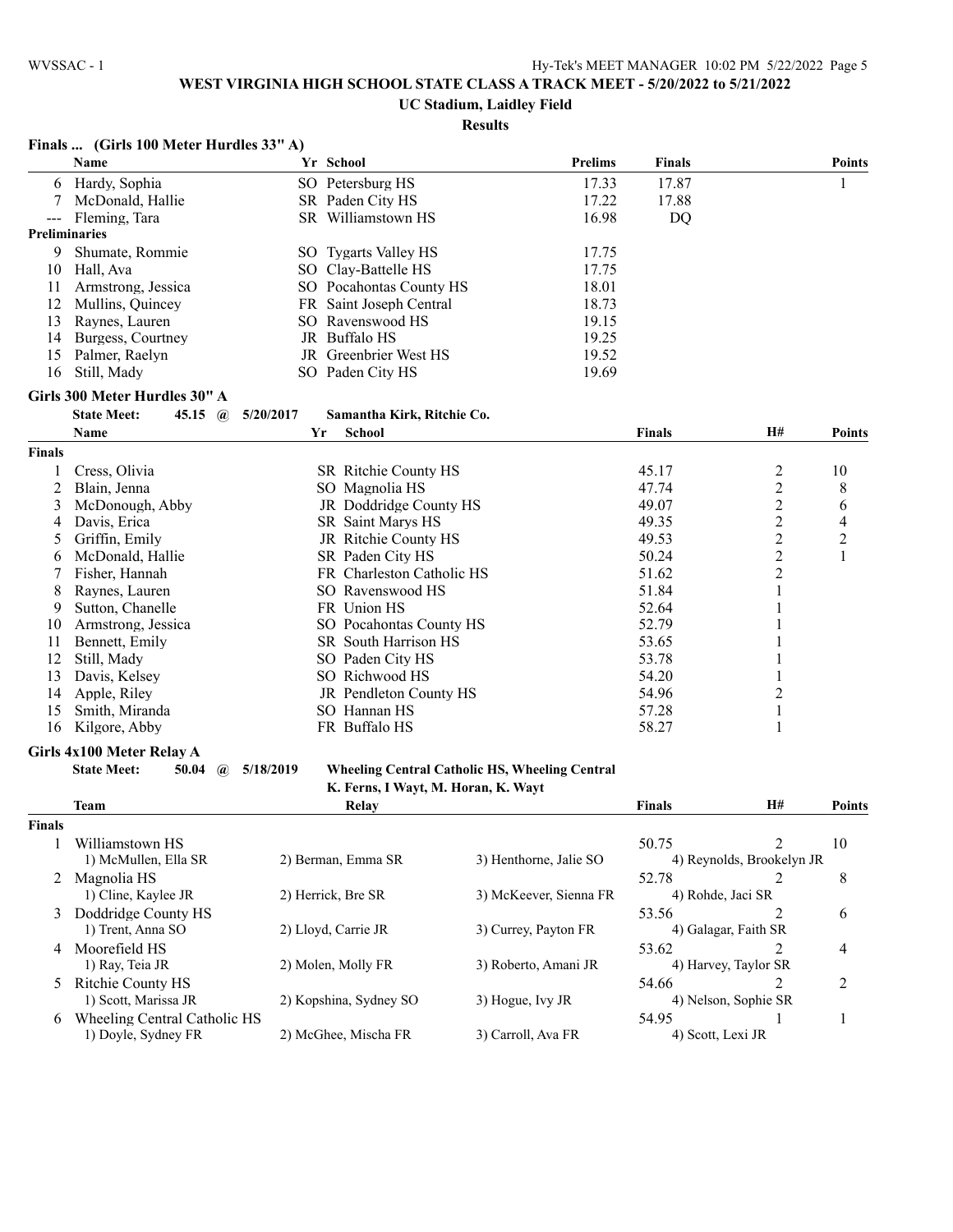## **UC Stadium, Laidley Field**

## **Results**

## **Finals ... (Girls 4x100 Meter Relay A)**

|    | Team                          | Relay                      |                           | <b>Finals</b> | H#                        | <b>Points</b> |
|----|-------------------------------|----------------------------|---------------------------|---------------|---------------------------|---------------|
|    | Saint Marys HS                |                            |                           | 55.00         | $\overline{2}$            |               |
|    | 1) Parks, Addison FR          | 2) Lancaster, Caraline SR  | 3) Harper, Sage JR        |               | 4) Brookover, Kierstyn SR |               |
| 8  | Wahama HS                     |                            |                           | 55.67         |                           |               |
|    | 1) Neal, Lacey SR             | 2) Hieronymus, Michaela SR | 3) Cade, Heidi FR         |               | 4) Vanmeter, Alyssa JR    |               |
| 9  | <b>Tygarts Valley HS</b>      |                            |                           | 55.69         |                           |               |
|    | 1) Bell, Joie JR              | 2) Shumate, Rommie SO      | 3) Walden, Felcity JR     |               | 4) Lanham, Landrie SR     |               |
| 10 | Trinity Christian HS          |                            |                           | 55.70         |                           |               |
|    | 1) Brown, Avonna SR           | 2) Lynch, Ella SO          | 3) Sharp, Rylan FR        |               | 4) Brown, Sucora SO       |               |
| 11 | Buffalo HS                    |                            |                           | 55.73         |                           |               |
|    | 1) Burgess, Courtney JR       | 2) Barnette, Destiney FR   | 3) McDade, Keirstyn SO    |               | 4) Saunders, Cheyenne SR  |               |
| 12 | Madonna HS                    |                            |                           | 55.99         |                           |               |
|    | 1) Spickard, Angelina SR      | 2) Welsh, Onna SO          | 3) Spickard, Gabriella FR |               | 4) Chiodo, Mia SO         |               |
| 13 | Tolsia HS                     |                            |                           | 56.83         |                           |               |
|    | 1) Block, Autumn JR           | 2) Booth, Nataley SO       | 3) Artrip, Emily FR       |               | 4) Reeves, Serena JR      |               |
| 14 | James Monroe HS               |                            |                           | 56.85         |                           |               |
|    | 1) Miller, Ally FR            | 2) Dunlap, Ava FR          | 3) Ballard, Emma SO       |               | 4) Boroski, Maggie FR     |               |
| 15 | Pocahontas County HS          |                            |                           | 57.35         |                           |               |
|    | 1) Cover, Jayden SR           | 2) Smith, Rayna SR         | 3) Casey, Christy JR      |               | 4) Pollack, Riley FR      |               |
|    | <b>Charleston Catholic HS</b> |                            |                           | FS            |                           |               |
|    | 1) Sullivan, Hannah SO        | 2) Brown, Palmer JR        | 3) Persinger, Olivia SO   |               | 4) Bolles, Sierra JR      |               |

**Girls 4x200 Meter Relay A**

**State Meet: 1:45.36 @ 5/19/2019 Williamstown HS, Williamstown**

**C. Irvin, E. Berman, E. McCullen, L. McCullen**

|               | <b>Team</b>                  | Relay                     |                           | <b>Finals</b>      | H#                        | Points |
|---------------|------------------------------|---------------------------|---------------------------|--------------------|---------------------------|--------|
| <b>Finals</b> |                              |                           |                           |                    |                           |        |
|               | Williamstown HS              |                           |                           | 1:46.11            | 2                         | 10     |
|               | 1) McMullen, Ella SR         | 2) Berman, Emma SR        | 3) Henthorne, Jalie SO    |                    | 4) Smith, Shelby FR       |        |
|               | <b>Ritchie County HS</b>     |                           |                           | 1:51.39            | 2                         | 8      |
|               | 1) Scott, Marissa JR         | 2) Nelson, Sophie SR      | 3) Kopshina, Sydney SO    |                    | 4) Griffin, Emily JR      |        |
| 3             | Magnolia HS                  |                           |                           | 1:51.64            | 2                         | 6      |
|               | 1) Cline, Kaylee JR          | 2) Herrick, Bre SR        | 3) McKeever, Sienna FR    | 4) Blain, Jenna SO |                           |        |
| 4             | Doddridge County HS          |                           |                           | 1:53.23            | $\overline{2}$            | 4      |
|               | 1) Trent, Anna SO            | 2) Lloyd, Carrie JR       | 3) Currey, Payton FR      |                    | 4) Galagar, Faith SR      |        |
| 5.            | Clay-Battelle HS             |                           |                           | 1:54.29            | $\overline{2}$            | 2      |
|               | 1) Park, Jalynn SR           | 2) Hall, Ava SO           | 3) Chisler, Ashley SR     |                    | 4) Rose, Keelee FR        |        |
|               | 6 Moorefield HS              |                           |                           | 1:55.23            | 2                         | 1      |
|               | 1) Redman, LaTanya FR        | 2) Rumer, Sydney FR       | 3) Roberto, Amani JR      |                    | 4) Harvey, Taylor SR      |        |
|               | Wheeling Central Catholic HS |                           |                           | 1:56.57            |                           |        |
|               | 1) Doyle, Sydney FR          | 2) McGhee, Mischa FR      | 3) Carroll, Ava FR        | 4) Scott, Lexi JR  |                           |        |
| 8             | South Harrison HS            |                           |                           | 1:56.97            |                           |        |
|               | 1) Baughman, Shellie SR      | 2) Headley, Reyna SO      | 3) Bennett, Emily SR      |                    | 4) Martin, Ashley SO      |        |
| 9.            | Trinity Christian HS         |                           |                           | 1:57.32            | 2                         |        |
|               | 1) Brown, Avonna SR          | 2) Lynch, Ella SO         | 3) Sharp, Rylan FR        |                    | 4) Brown, Sucora SO       |        |
| 10            | Pocahontas County HS         |                           |                           | 1:57.37            |                           |        |
|               | 1) Cover, Jayden SR          | 2) Vandevender, Olivia SO | 3) Casey, Christy JR      |                    | 4) Pollack, Riley FR      |        |
| 11            | Saint Marys HS               |                           |                           | 1:58.36            | $\mathfrak{D}$            |        |
|               | 1) Parks, Addison FR         | 2) Keife, Savannah FR     | 3) Lancaster, Caraline SR |                    | 4) Brookover, Kierstyn SR |        |
| 12            | <b>Buffalo HS</b>            |                           |                           | 1:58.45            |                           |        |
|               | 1) Burgess, Courtney JR      | 2) Barnette, Destiney FR  | 3) Hale, Chloe JR         |                    | 4) Saunders, Cheyenne SR  |        |
| 13            | Charleston Catholic HS       |                           |                           | 2:01.33            |                           |        |
|               | 1) Winter, Roxalyn SO        | 2) Williamson, Sydney JR  | 3) Persinger, Avery SO    |                    | 4) Bolles, Sierra JR      |        |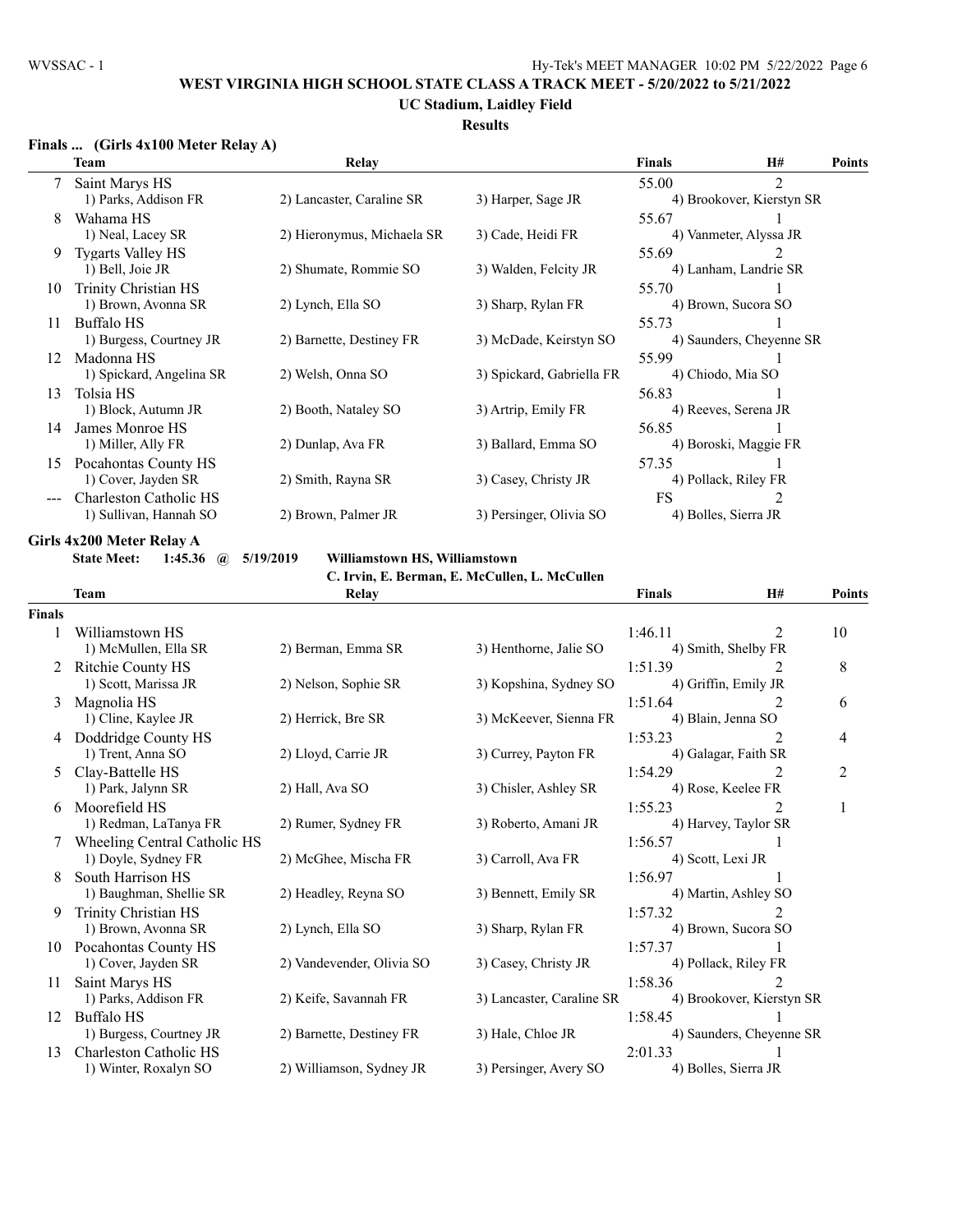**UC Stadium, Laidley Field**

#### **Results**

## **Finals ... (Girls 4x200 Meter Relay A)**

|     | <b>Team</b>            | Relav                      |                     | <b>Finals</b> | H#                    | <b>Points</b> |
|-----|------------------------|----------------------------|---------------------|---------------|-----------------------|---------------|
| 14  | Richwood HS            |                            |                     | 2:02.32       |                       |               |
|     | 1) Jarrett, Baylee SO  | 2) Bailes, Sarah SO        | 3) Davis, Kelsey SO |               | 4) Dillard, Carlee SO |               |
| 15. | Ravenswood HS          |                            |                     | 2:08.11       |                       |               |
|     | 1) Barker, Miranda SO  | 2) Nessleroad, McKenzie FR | 3) Cole, Avery SO   |               | 4) Raynes, Lauren SO  |               |
| 16  | Hannan HS              |                            |                     | 2:08.93       |                       |               |
|     | 1) Gonzalas, Yanara SO | 2) Ashworth, Brooke FR     | 3) Nance, Summer SO |               | 4) Smith, Miranda SO  |               |
|     |                        |                            |                     |               |                       |               |

**Girls 4x400 Meter Relay A**

#### **State Meet: 4:10.21 @ 5/11/2019 Williamstown HS, Williamstown N Billie, M Porter, I Wayt, N Nolte**

|               | <b>Team</b>                                   | Relay                      |                                    |                                         | <b>Finals</b> | H#                          | <b>Points</b>  |
|---------------|-----------------------------------------------|----------------------------|------------------------------------|-----------------------------------------|---------------|-----------------------------|----------------|
| <b>Finals</b> |                                               |                            |                                    |                                         |               |                             |                |
| 1             | Williamstown HS                               |                            |                                    |                                         | 4:10.67       | 2                           | 10             |
|               | 1) Smith, Shelby FR                           | 2) Berman, Emma SR         |                                    | 3) Reynolds, Brookelyn JR               |               | 4) McMullen, Ella SR        |                |
|               | Doddridge County HS                           |                            |                                    |                                         | 4:28.23       | 2                           | $8\,$          |
|               | 1) Cottrill, Catherine FR                     | 2) Galagar, Faith SR       |                                    | 3) Lloyd, Carrie JR                     |               | 4) Lamb, Lexie JR           |                |
| 3             | Trinity Christian HS                          |                            |                                    |                                         | 4:31.58       |                             | 6              |
|               | 1) Brown, Sucora SO                           | 2) Lynch, Ella SO          |                                    | 3) Barnett, Jenna SO                    |               | 4) Pancoast, Sofia JR       |                |
| 4             | Magnolia HS                                   |                            |                                    |                                         | 4:32.28       | $\overline{2}$              | 4              |
|               | 1) Simmons, Shy SO                            | 2) Herrick, Bre SR         |                                    | 3) Cline, Kaylee JR                     |               | 4) Blain, Jenna SO          |                |
| 5             | Charleston Catholic HS                        |                            |                                    |                                         | 4:35.64       | 2                           | $\overline{2}$ |
|               | 1) Custer, Gabrielle JR                       | 2) Brown, Palmer JR        |                                    | 3) Fisher, Hannah FR                    |               | 4) Kirby, Aurelia FR        |                |
| 6             | Saint Marys HS                                |                            |                                    |                                         | 4:35.78       | $\mathcal{D}_{\mathcal{L}}$ | 1              |
|               | 1) Brookover, Kierstyn SR                     | 2) Lancaster, Caraline SR  |                                    | 3) Bartrug, Natalie FR                  |               | 4) Haddox, Virginia SO      |                |
|               | 7 Ritchie County HS                           |                            |                                    |                                         | 4:38.56       |                             |                |
|               | 1) Sullivan, Kaitlyn SO                       | 2) Davis, Andrea SO        |                                    | 3) Kopshina, Sydney SO                  |               | 4) Griffin, Emily JR        |                |
| 8             | South Harrison HS                             |                            |                                    |                                         | 4:39.67       |                             |                |
|               | 1) Martin, Ashley SO                          | 2) Smith, Taylor JR        |                                    | 3) Bennett, Emily SR                    |               | 4) Headley, Reyna SO        |                |
|               | 9 Pocahontas County HS                        |                            |                                    |                                         | 4:44.48       |                             |                |
|               | 1) Hoke, Taiylor SO                           | 2) Armstrong, Jessica SO   |                                    | 3) Casey, Christy JR                    |               | 4) Vandevender, Olivia SO   |                |
| 10            | Madonna HS                                    |                            |                                    |                                         | 4:45.75       |                             |                |
|               | 1) Spickard, Angelina SR                      | 2) Spickard, Gabriella FR  |                                    | 3) DiBacco, Sofia-Teresa SR             |               | 4) Wingett, Ella SO         |                |
| 11            | Paden City HS                                 |                            |                                    |                                         | 4:49.63       |                             |                |
|               | 1) Sawinski, Jocelyn SO                       | 2) Mathis, Lexi FR         |                                    | 3) Dalrymple, Brandis SR                |               | 4) McDonald, Hallie SR      |                |
| 12            | James Monroe HS                               |                            |                                    |                                         | 4:50.44       | $\mathbf{1}$                |                |
|               | 1) Boroski, Maggie FR                         | 2) Adkins', Isabel SO      |                                    | 3) Miller, Ally FR                      |               | 4) Dunlap, Ava FR           |                |
| 13            | <b>Buffalo HS</b>                             |                            |                                    |                                         | 4:50.99       |                             |                |
|               | 1) Hale, Chloe JR                             | 2) Luikart, Courtney JR    |                                    | 3) Kilgore, Abby FR                     |               | 4) Hoffman, Zoey FR         |                |
| 14            | Tucker County HS                              |                            |                                    |                                         | 4:55.74       | 1                           |                |
|               | 1) Nichols, Nevaeh SR                         | 2) Gooden, Brianna SO      |                                    | 3) Hardy, Hannah JR                     |               | 4) Hicks, Katie SO          |                |
| 15            | Wirt County HS                                |                            |                                    |                                         | 5:01.14       |                             |                |
|               | 1) Butler, Alexis FR                          | 2) Rood, Brooklyn SR       |                                    | 3) Sharp, Sarah FR                      |               | 4) Murphy, Lillian SO       |                |
|               | 16 Ravenswood HS                              |                            |                                    |                                         | 5:11.92       |                             |                |
|               | 1) Price, Kadence FR                          | 2) Nessleroad, McKenzie FR |                                    | 3) Ward, Haley SR                       |               | 4) Raynes, Lauren SO        |                |
|               | Girls 4x800 Meter Relay A                     |                            |                                    |                                         |               |                             |                |
|               | <b>State Meet:</b><br>9:48.85<br>$\mathbf{a}$ | 5/18/2012                  | <b>Saint Marys HS, Saint Marys</b> |                                         |               |                             |                |
|               |                                               |                            |                                    | A Johnson, O Taylor, B Knight, M Drazba |               |                             |                |

|        | Team                  | Relav                  |                     | Finals              | Points |
|--------|-----------------------|------------------------|---------------------|---------------------|--------|
| Finals |                       |                        |                     |                     |        |
|        | Williamstown HS       |                        |                     | 10:22.14            | 10     |
|        | 1) Lightfritz, Ava FR | 2) Winsett, Brianna JR | 3) Ortiz, Reagan SO | 4) Sauro, Alyssa FR |        |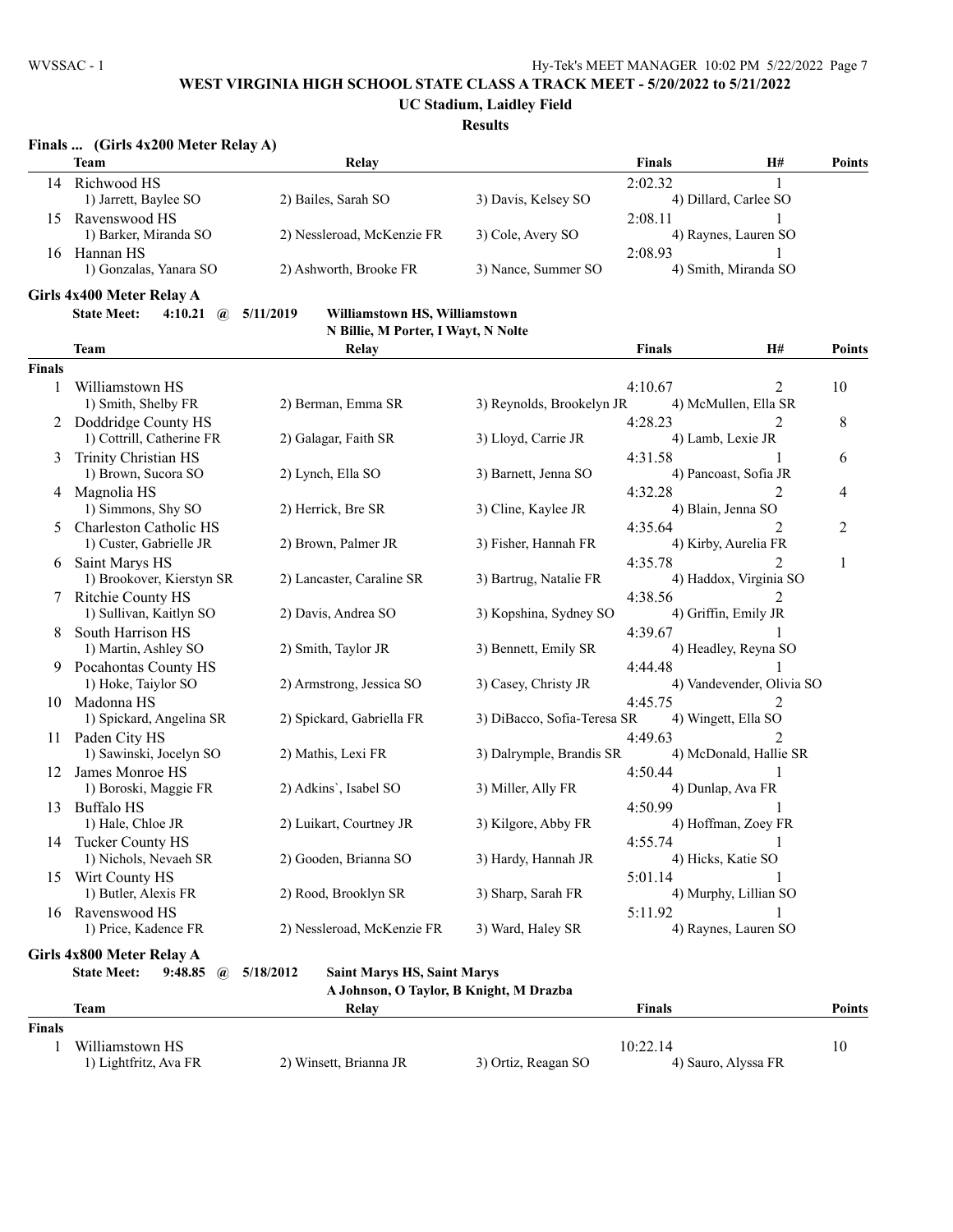#### **UC Stadium, Laidley Field Results**

#### **Finals ... (Girls 4x800 Meter Relay A)**

|    | Team                     | Relay                   | <b>Finals</b>                    |                             |   |
|----|--------------------------|-------------------------|----------------------------------|-----------------------------|---|
|    | Charleston Catholic HS   |                         | 10:23.60                         |                             | 8 |
|    | 1) Kirby, Aurelia FR     | 2) Brown, Palmer JR     | 3) Fisher, Hannah FR             | 4) Custer, Gabrielle JR     |   |
| 3  | Doddridge County HS      |                         | 10:36.06                         |                             | 6 |
|    | 1) Holden, Bailey FR     | 2) Gola, Emily JR       | 3) Cumberledge, Cassie FR        | 4) Cottrill, Catherine FR   |   |
| 4  | Trinity Christian HS     |                         | 10:59.57                         |                             | 4 |
|    | 1) Knight, Lydia FR      | 2) Sharp, Rylan FR      | 3) Byrne, Bethany FR             | 4) Pancoast, Sofia JR       |   |
| 5  | Madonna HS               |                         | 11:04.61                         |                             | 2 |
|    | 1) Lesho, Kristina SR    | 2) Wingett, Ella SO     | 3) Sophia, Zaneski SO            | 4) DiBacco, Sofia-Teresa SR |   |
| 6  | Tucker County HS         |                         | 11:07.55                         |                             |   |
|    | 1) Callaway, Lilly JR    | 2) Hardy, Hannah JR     | 3) Chambers, Erin JR             | 4) Hicks, Katie SO          |   |
|    | Saint Marys HS           |                         | 11:08.16                         |                             |   |
|    | 1) Greenleaf, Sophie SO  | 2) Davis, Jaela SO      | 3) Becker, Erika SR              | 4) Bartrug, Natalie FR      |   |
|    | South Harrison HS        |                         | 11:12.83                         |                             |   |
|    | 1) Smith, Taylor JR      | 2) James, Dakota FR     | 3) Headley, Reyna SO             | 4) Stonestreet, Madison SR  |   |
| 9  | <b>Ritchie County HS</b> |                         | 11:22.81                         |                             |   |
|    | 1) Davis, Andrea SO      | 2) Sullivan, Kaitlyn SO | 3) Patterson, Whitley SO         | 4) Williams, Chesnee SO     |   |
| 10 | East Hardy HS            |                         | 11:48.53                         |                             |   |
|    | 1) Flynn, Kelly FR       | 2) Mills, Kayle SO      | 3) Cowgill, Aubrey FR            | 4) Tinnell, Brooklyn FR     |   |
| 11 | Moorefield HS            |                         | 11:48.77                         |                             |   |
|    | 1) Rumer, Sydney FR      | 2) Molen, Molly FR      | 3) Keplinger, Makenzie SR        | 4) Cremann, Emma SO         |   |
| 12 | Petersburg HS            |                         | 12:01.29                         |                             |   |
|    | 1) Keplinger, Alexis JR  | 2) Hott, Kelsi SR       | 3) Kitzmiller, Addison FR        | 4) Sites, Ryen SO           |   |
| 13 | Wirt County HS           |                         | 12:50.29                         |                             |   |
|    | 1) Rood, Brooklyn SR     | 2) Cutlip, Megan FR     | 3) Allen, Shaylie SR             | 4) Cottrell, Meredith JR    |   |
| 14 | Greenbrier West HS       |                         | 13:18.52                         |                             |   |
|    | 1) Lilly, Gabbie FR      | 2) Wickline, Larissa FR | 3) McCallister, Cheyenne JR      | 4) McKenzie, Trysta SO      |   |
| 15 | <b>Buffalo HS</b>        | 2) Woods, Noel JR       | 15:02.94<br>3) Hoffman, Grace FR | 4) Woods, Mia SR            |   |
|    | 1) Shrewsbury, Ariana SO |                         |                                  |                             |   |

#### **Girls 4x102.5 Meter Shuttle Hurdle A**

## **State Meet: 1:05.82 @ 5/18/2012 Williamstown HS, Williamstown**

**K Hammer, K Cornell, M Gardner, L Postlewaite**

|               | Team                     | Relay                    |                          | <b>Finals</b>   | H#                      | <b>Points</b>  |
|---------------|--------------------------|--------------------------|--------------------------|-----------------|-------------------------|----------------|
| <b>Finals</b> |                          |                          |                          |                 |                         |                |
|               | <b>Tygarts Valley HS</b> |                          |                          | 1:09.01         | 4                       | 10             |
|               | 1) Bell, Joie JR         | 2) George, Alyvia JR     | 3) Shumate, Rommie SO    |                 | 4) Lanham, Landrie SR   |                |
| 2             | Paden City HS            |                          |                          | 1:10.45         | 4                       | 8              |
|               | 1) Sawinski, Jocelyn SO  | 2) Still, Mady SO        | 3) Dalrymple, Brandis SR |                 | 4) McDonald, Hallie SR  |                |
| 3.            | Doddridge County HS      |                          |                          | 1:11.13         | 4                       | 6              |
|               | 1) Trent, Anna SO        | 2) Lloyd, Carrie JR      | 3) Ezell, Molley SR      |                 | 4) McDonough, Abby JR   |                |
|               | Charleston Catholic HS   |                          |                          | 1:11.31         | 3                       | 4              |
|               | 1) Sullivan, Hannah SO   | 2) Fisher, Hannah FR     | 3) Custer, Gabrielle JR  |                 | 4) Brown, Palmer JR     |                |
|               | Clay-Battelle HS         |                          |                          | 1:12.29         | 3                       | $\overline{2}$ |
|               | 1) Rose, Keelee FR       | 2) Park, Jalynn SR       | 3) Hall, Ava SO          |                 | 4) Chisler, Ashley SR   |                |
| 6.            | Saint Marys HS           |                          |                          | 1:14.39         | 3                       |                |
|               | 1) Haught, Ryleigh FR    | 2) Moore, Josey SR       | 3) Parks, Addison FR     |                 | 4) Armstrong, Kamryn JR |                |
|               | Williamstown HS          |                          |                          | 1:15.35         | 4                       |                |
|               | 1) Smith, Avery JR       | 2) Anderson, Sydney FR   | 3) Zide, Izabel FR       |                 | 4) Fleming, Tara SR     |                |
| 8.            | East Hardy HS            |                          |                          | 1:17.04         |                         |                |
|               | 1) Snyder, Holly SR      | 2) Hershberger, Carly SR | 3) Pyles, Samara FR      |                 | 4) Good, Megan SO       |                |
| 9             | Moorefield HS            |                          |                          | 1:17.28         |                         |                |
|               | 1) Redman, LaTanya FR    | 2) Wratchford, Grace SR  | 3) Crites, Madilyn SR    | 4) Ray, Teia JR |                         |                |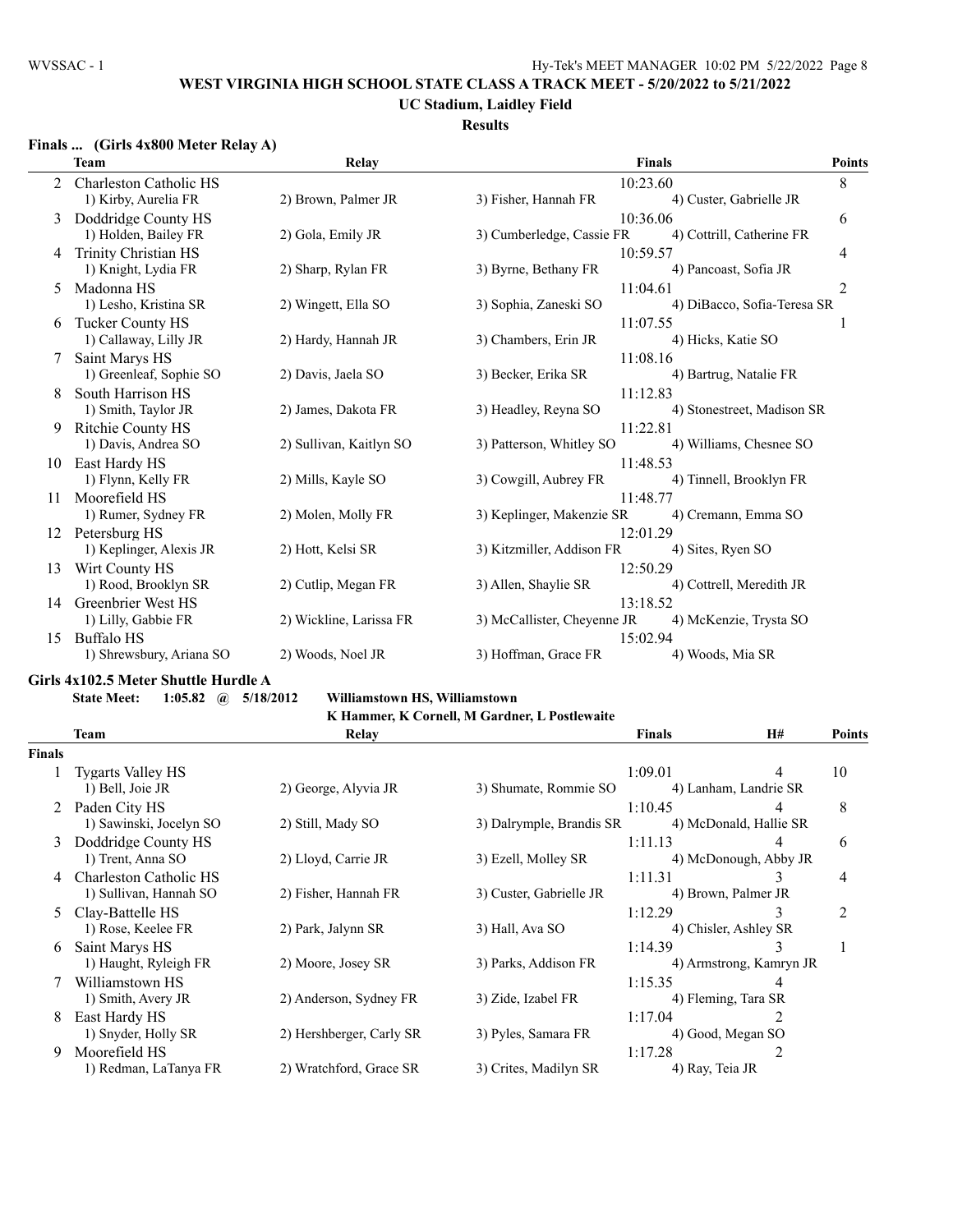**UC Stadium, Laidley Field**

# **Results**

|               | Finals  (Girls 4x102.5 Meter Shuttle Hurdle A) |                                                   |                        |               |                          |                          |
|---------------|------------------------------------------------|---------------------------------------------------|------------------------|---------------|--------------------------|--------------------------|
|               | <b>Team</b>                                    | Relay                                             |                        | <b>Finals</b> | H#                       | <b>Points</b>            |
| 10            | Greenbrier West HS                             |                                                   |                        | 1:17.74       | $\overline{2}$           |                          |
|               | 1) Poticher, Megan JR                          | 2) Griffith, Megan FR                             | 3) McKenzie, Trysta SO |               | 4) Palmer, Raelyn JR     |                          |
| 11            | Tyler Consolidated HS                          |                                                   |                        | 1:17.77       | 2                        |                          |
|               | 1) Haught, Makayla SR                          | 2) Kanz, Trinity JR                               | 3) Doak, Bridget FR    |               | 4) Garuccio, Bella FR    |                          |
|               | 12 Pocahontas County HS                        |                                                   |                        | 1:20.42       | 1                        |                          |
|               | 1) Kramer, Jasey FR                            | 2) Cochran, Brianna FR                            | 3) Hoke, Taiylor SO    |               | 4) Armstrong, Jessica SO |                          |
|               | 13 Buffalo HS                                  |                                                   |                        | 1:25.56       | 1                        |                          |
|               | 1) Kilgore, Abby FR                            | 2) Downey, Aubrey FR                              | 3) Cochran, Evelyn FR  |               | 4) McDade, Keirstyn SO   |                          |
|               | 14 Ravenswood HS                               |                                                   |                        | 1:31.44       |                          |                          |
|               | 1) Ward, Haley SR                              | 2) Barker, Miranda SO                             | 3) Hines, Ciara JR     |               | 4) Cole, Avery SO        |                          |
| 15            | Sherman HS                                     |                                                   |                        | 1:32.65       |                          |                          |
|               | 1) Ferrell, Michelle SO                        | 2) Wilson, Natalie SO                             | 3) Hunter, Miah FR     |               | 4) Caldwell, Kari SO     |                          |
|               | --- Petersburg HS                              |                                                   |                        | DO            | 3                        |                          |
|               | 1) Keplinger, Alexis JR                        | 2) Kitzmiller, Addison FR                         | 3) Hedrick, Rhenn SO   |               | 4) Hardy, Sophia SO      |                          |
|               | <b>Girls High Jump A</b>                       |                                                   |                        |               |                          |                          |
|               | <b>State Meet:</b><br>$5-06$<br>$\mathbf{a}$   | 5/20/2022<br>Olivia Cress, Ritchie Co.            |                        |               |                          |                          |
|               | Name                                           | Yr<br><b>School</b>                               |                        | <b>Finals</b> |                          | <b>Points</b>            |
| <b>Finals</b> |                                                |                                                   |                        |               |                          |                          |
| 1             | Cress, Olivia                                  | SR Ritchie County HS                              |                        | 5-06.00 $@$   |                          | 10                       |
| 2             | Walden, Felcity                                | JR Tygarts Valley HS                              |                        | $5 - 02.00$   |                          | $\boldsymbol{7}$         |
| 2             | Knapp, Bridgette                               | SR Union HS                                       |                        | $5 - 02.00$   |                          | $\boldsymbol{7}$         |
| 4             | Jackson, Lilly                                 | SR James Monroe HS                                |                        | $5 - 00.00$   |                          | $\overline{\mathcal{L}}$ |
| 5             | Garuccio, Bella                                | FR Tyler Consolidated HS                          |                        | $J5-00.00$    |                          | $\overline{c}$           |
| 6             | Hale, Chloe                                    | JR Buffalo HS                                     |                        | $J5-00.00$    |                          | $\mathbf{1}$             |
| 7             | Dillard, Carlee                                | SO Richwood HS                                    |                        | $4 - 10.00$   |                          |                          |
| 8             | Roberts, Bailey                                | SR Doddridge County HS                            |                        | $J4-10.00$    |                          |                          |
| 9             | Butcher, Zoe                                   | SR Ritchie County HS                              |                        | $J4-10.00$    |                          |                          |
| 10            | Perrine, Holly                                 | SR Webster County HS                              |                        | 4-08.00       |                          |                          |
| 11            | Smith, Audrey                                  | SO Doddridge County HS                            |                        | J4-08.00      |                          |                          |
| 12            | Heckert, Yohanna                               | FR Gilmer County HS                               |                        | $4 - 06.00$   |                          |                          |
| ---           | Cunningham, Dani                               | SR Calhoun County HS                              |                        | NH            |                          |                          |
|               | Cox, Chloe                                     | SO Richwood HS                                    |                        | NH            |                          |                          |
|               | Block, Autumn                                  | JR Tolsia HS                                      |                        | NH            |                          |                          |
| ---           | Henthorn, Mackenzie                            | FR Tyler Consolidated HS                          |                        | NH            |                          |                          |
|               | <b>Girls Pole Vault A</b>                      |                                                   |                        |               |                          |                          |
|               | <b>State Meet:</b><br>11-03.25 $\omega$        | 5/18/2019<br><b>Sophie Talkington, Notre Dame</b> |                        |               |                          |                          |
|               | Name                                           | Yr School                                         |                        | <b>Finals</b> |                          | <b>Points</b>            |
| <b>Finals</b> |                                                |                                                   |                        |               |                          |                          |
| 1             | McDonough, Abby                                | JR Doddridge County HS                            |                        | 10-00.00      |                          | 10                       |
| 2             | Berman, Emma                                   | SR Williamstown HS                                |                        | $9 - 00.00$   |                          | 8                        |
| 3             | Anderson, Madelyn                              | SR Williamstown HS                                |                        | J9-00.00      |                          | 5                        |
| 3             | Trent, Anna                                    | SO Doddridge County HS                            |                        | J9-00.00      |                          | 5                        |
| 5             | Rohde, Jaci                                    | SR Magnolia HS                                    |                        | 8-06.00       |                          | 1                        |
| 5             | Kopshina, Sydney                               | SO Ritchie County HS                              |                        | 8-06.00       |                          | 1                        |
| 5             | Chisler, Ashley                                | SR Clay-Battelle HS                               |                        | 8-06.00       |                          | 1                        |
| 8             | Parks, Addison                                 | FR Saint Marys HS                                 |                        | 8-00.00       |                          |                          |
| 9             | Hieronymus, Michaela                           | SR Wahama HS                                      |                        | J8-00.00      |                          |                          |
| 10            | Zide, Izabel                                   | FR Williamstown HS                                |                        | 7-00.00       |                          |                          |
| $\frac{1}{2}$ | Park, Jalynn                                   | SR Clay-Battelle HS                               |                        | NH            |                          |                          |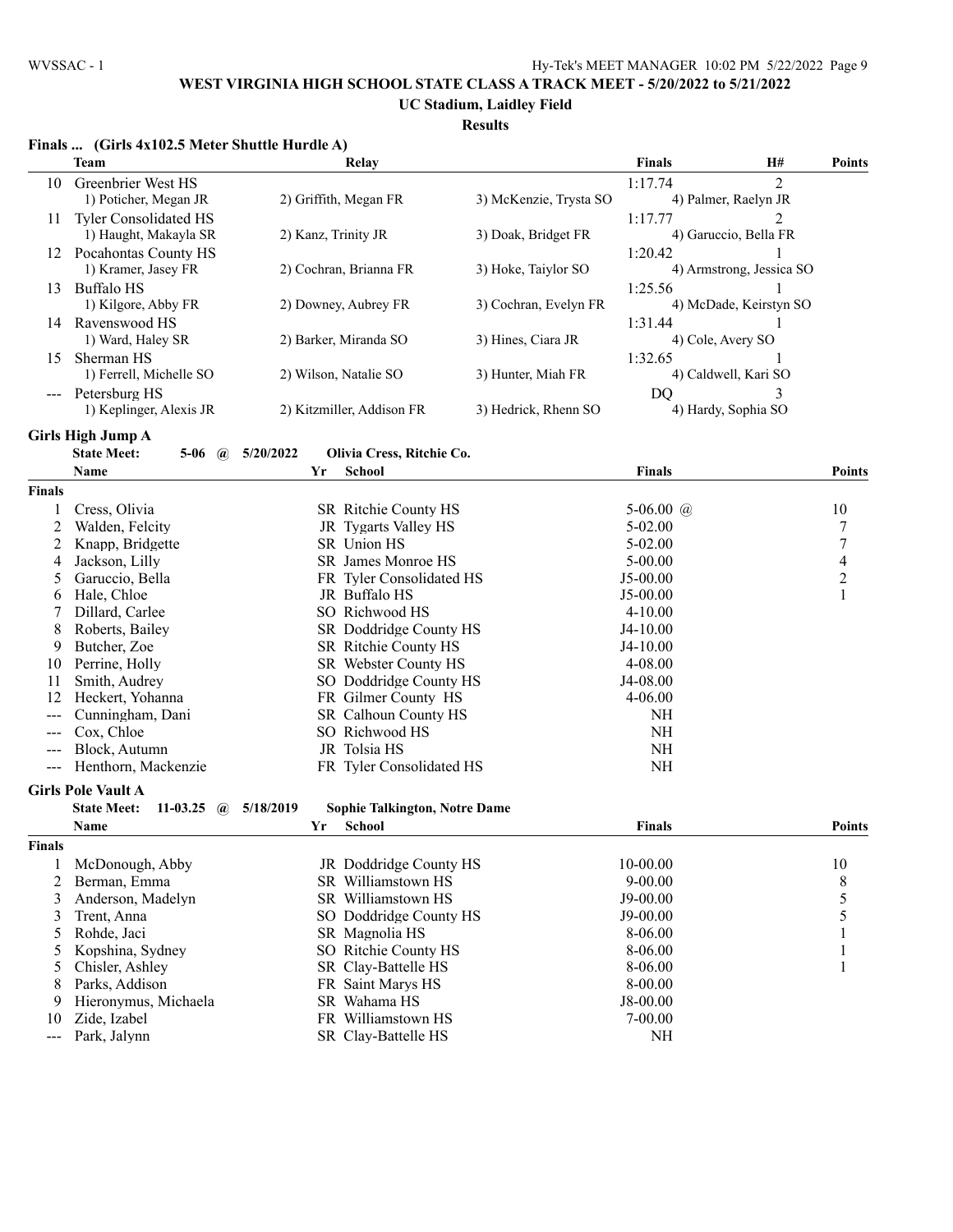#### **UC Stadium, Laidley Field**

**Results**

# **Girls Long Jump A**

|               | <b>State Meet:</b>          |                   | 17-10.25 $\omega$ 5/19/2006 |    | <b>Jasmine Cotten, Fayetteville</b> |               |                         |                          |
|---------------|-----------------------------|-------------------|-----------------------------|----|-------------------------------------|---------------|-------------------------|--------------------------|
|               | Name                        |                   |                             | Yr | <b>School</b>                       | <b>Finals</b> | H#                      | <b>Points</b>            |
| <b>Finals</b> |                             |                   |                             |    |                                     |               |                         |                          |
| 1             | Cress, Olivia               |                   |                             |    | SR Ritchie County HS                | 17-06.75      | $\overline{c}$          | 10                       |
| 2             | Galagar, Faith              |                   |                             |    | SR Doddridge County HS              | 16-00.75      | 2                       | 8                        |
| 3             | Jackson, Lilly              |                   |                             |    | SR James Monroe HS                  | 15-09.00      | 1                       | 6                        |
| 4             | Bell, Joie                  |                   |                             |    | JR Tygarts Valley HS                | 15-07.50      | $\overline{c}$          | $\overline{\mathcal{L}}$ |
| 5             | Higgins, Winter             |                   |                             |    | SO Valley (Wetzel) HS               | 15-05.50      | $\overline{c}$          | $\overline{c}$           |
| 6             | Jarrett, Baylee             |                   |                             |    | SO Richwood HS                      | 15-02.25      | 1                       | 1                        |
| 7             | Doyle, Sydney               |                   |                             |    | FR Wheeling Central Catholic HS     | 14-06.00      | $\overline{\mathbf{c}}$ |                          |
| 8             | Tuttle, Addie               |                   |                             |    | SR Hundred HS                       | 14-05.75      | $\overline{c}$          |                          |
| 9             | Corbin, Pricilla            |                   |                             |    | FR Paw Paw HS                       | 13-10.00      | $\overline{2}$          |                          |
| 10            | Kramer, Jasey               |                   |                             |    | FR Pocahontas County HS             | 13-08.00      | $\mathbf{1}$            |                          |
| 11            | Rohde, Jaci                 |                   |                             |    | SR Magnolia HS                      | 13-03.50      | $\overline{c}$          |                          |
| 12            | Burgess, Courtney           |                   |                             |    | JR Buffalo HS                       | 13-02.50      | 1                       |                          |
| 13            | Sharp, Rylan                |                   |                             |    | FR Trinity Christian HS             | 12-10.00      | 1                       |                          |
| 14            | Mullins, Quincey            |                   |                             |    | FR Saint Joseph Central             | 12-02.00      | 1                       |                          |
| $---$         | Sawinski, Jocelyn           |                   |                             |    | SO Paden City HS                    | <b>FOUL</b>   | 2                       |                          |
|               |                             |                   |                             |    |                                     |               |                         |                          |
|               | <b>Girls Shot Put A</b>     |                   |                             |    |                                     |               |                         |                          |
|               | <b>State Meet:</b>          | 41-07.25 $\omega$ | 6/10/2021                   |    | <b>Mady Winters, Magnolia</b>       |               |                         |                          |
|               | Name                        |                   |                             | Yr | <b>School</b>                       | <b>Finals</b> | H#                      | <b>Points</b>            |
| <b>Finals</b> |                             |                   |                             |    |                                     |               |                         |                          |
| 1             | Johnson, Kyndra             |                   |                             |    | FR Williamstown HS                  | 34-03.75      | $\overline{c}$          | 10                       |
| 2             | Buzzard, Autumn             |                   |                             |    | JR Sherman HS                       | 32-11.00      | $\overline{c}$          | 8                        |
| 3             | Baughman, Shellie           |                   |                             |    | SR South Harrison HS                | 32-02.25      | $\overline{c}$          | 6                        |
| 4             | Lanham, Landrie             |                   |                             |    | SR Tygarts Valley HS                | 31-10.50      | $\overline{c}$          | 4                        |
| 5             | Hedrick, Rhenn              |                   |                             |    | SO Petersburg HS                    | 31-06.50      | $\overline{c}$          | $\overline{c}$           |
| 6             | Richards, Kiley             |                   |                             |    | SO Gilmer County HS                 | 30-10.75      | $\overline{2}$          | $\mathbf{1}$             |
| 7             | Delaney, Leah               |                   |                             |    | JR Hundred HS                       | 30-04.00      | $\overline{c}$          |                          |
| 8             | Hines, Adyson               |                   |                             |    | JR James Monroe HS                  | 30-02.25      | $\overline{c}$          |                          |
| 9             | Hilvers, Macy               |                   |                             |    | JR Ritchie County HS                | 30-01.50      | 1                       |                          |
| 10            | Stull, Emme                 |                   |                             |    | SR Williamstown HS                  | 30-01.25      | $\overline{c}$          |                          |
| 11            | Williams, A'Kaia            |                   |                             |    | FR Doddridge County HS              | 29-10.25      | 1                       |                          |
| 12            | Poticher, Megan             |                   |                             |    | JR Greenbrier West HS               | 29-06.00      |                         |                          |
| 13            | Clynes, Alexia              |                   |                             |    | SR Webster County HS                | 29-04.25      |                         |                          |
| 14            | Jones, Alexandria           |                   |                             |    | JR Union HS                         | 28-10.00      |                         |                          |
| 15            | Yeager, Joselynn            |                   |                             |    | JR Calhoun County HS                | 28-03.00      | 1                       |                          |
| 16            | Wyman, Destine              |                   |                             |    | SO Moorefield HS                    | 25-11.50      | 1                       |                          |
|               |                             |                   |                             |    |                                     |               |                         |                          |
|               | <b>Girls Discus Throw A</b> |                   |                             |    |                                     |               |                         |                          |
|               | <b>State Meet:</b>          |                   | 137-09 @ 5/19/2018          |    | Sada Wright, Gilmer Co.             |               |                         |                          |
|               | Name                        |                   |                             |    | Yr School                           | <b>Finals</b> | H#                      | <b>Points</b>            |
| <b>Finals</b> |                             |                   |                             |    |                                     |               |                         |                          |
| 1             | Baughman, Shellie           |                   |                             |    | SR South Harrison HS                | 109-07        | $\overline{c}$          | 10                       |
| 2             | Wyant, Lilly                |                   |                             |    | SR Buffalo HS                       | 104-09        | $\overline{2}$          | 8                        |
| 3             | Hilvers, Macy               |                   |                             |    | JR Ritchie County HS                | 97-06         |                         | 6                        |
| 4             | Cox, Chloe                  |                   |                             |    | SO Richwood HS                      | 96-06         | $\overline{c}$          | 4                        |
| 5             | Poticher, Megan             |                   |                             |    | JR Greenbrier West HS               | $95-10$       | $\overline{c}$          | $\overline{\mathbf{c}}$  |
| 6             | Shamblin, Becca             |                   |                             |    | FR Williamstown HS                  | 95-09         | $\overline{2}$          | $\mathbf{1}$             |
|               |                             |                   |                             |    |                                     |               |                         |                          |